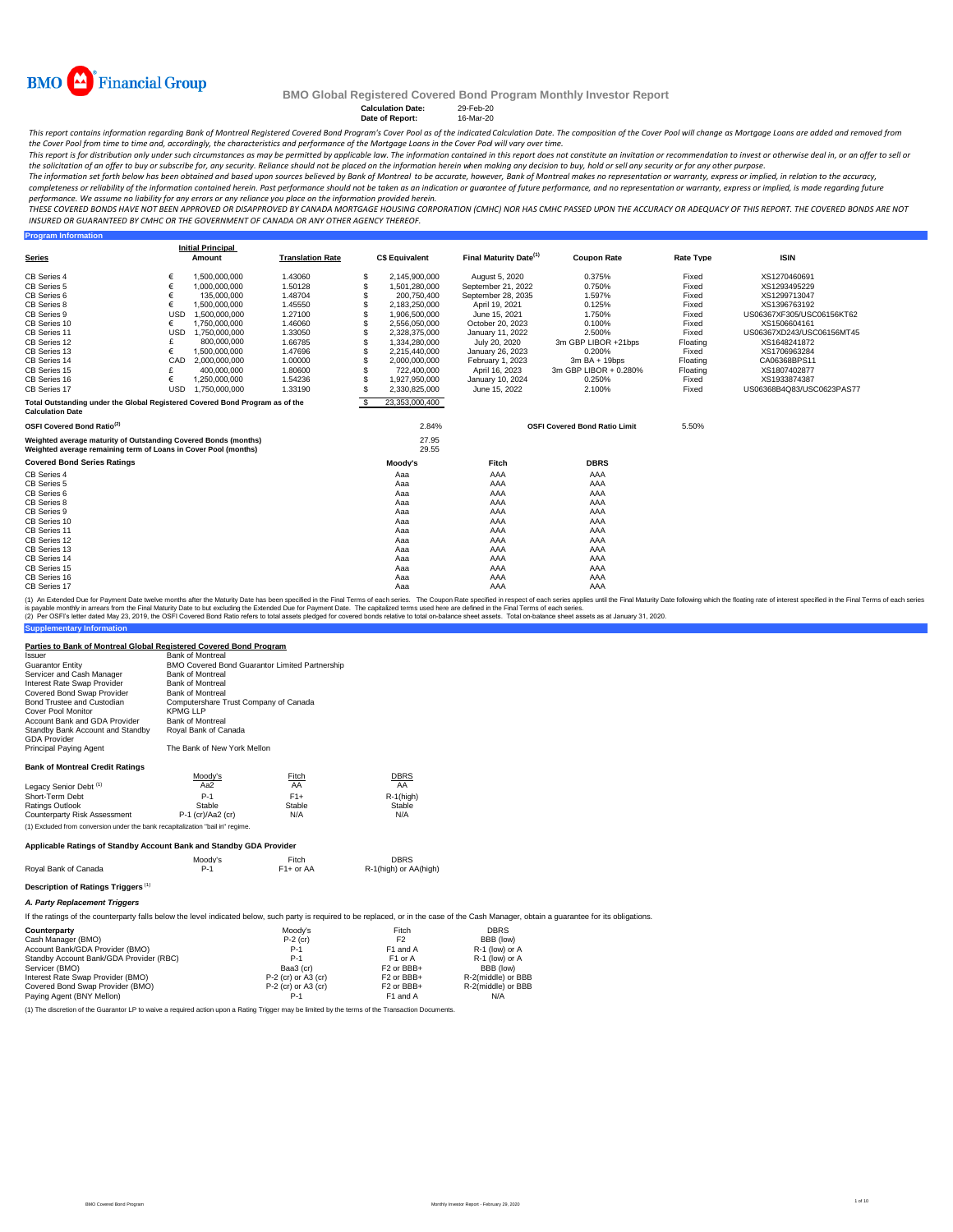

|                                                                                                                                                                                                                                                                                                                       |                                         | <b>Calculation Date:</b><br>Date of Report: | 29-Feb-20<br>16-Mar-20        |
|-----------------------------------------------------------------------------------------------------------------------------------------------------------------------------------------------------------------------------------------------------------------------------------------------------------------------|-----------------------------------------|---------------------------------------------|-------------------------------|
| <b>B. Summary of Specific Rating Trigger Actions</b><br>I) The following actions are required if the Cash Manager (BMO) undergoes a downgrade below the stipulated rating:                                                                                                                                            |                                         |                                             |                               |
|                                                                                                                                                                                                                                                                                                                       | Moody's                                 | Fitch                                       | <b>DBRS</b>                   |
| a) The Servicer will be required to direct amounts received directly<br>into the GDA Account (or Standby GDA Account if applicable)<br>within 2 Canadian business davs and the Cash Manager shall<br>immediately remit any funds held at such time for or on behalf of<br>the Guarantor directly into the GDA Account | $P-1$                                   | F <sub>1</sub> or A                         | R-1(low) or BBB               |
| II) The following actions are required if the Servicer (BMO) undergoes a downgrade below the stipulated rating:                                                                                                                                                                                                       |                                         |                                             |                               |
| a) The Servicer will be required to direct amounts received to the                                                                                                                                                                                                                                                    | Moody's                                 | Fitch                                       | <b>DBRS</b>                   |
| Cash Manager, or GDA as applicable                                                                                                                                                                                                                                                                                    | $P-1$ (cr)                              | F <sub>1</sub> or A                         | BBB(low)                      |
| III) The Swap Provider is required to transfer credit support or transfer all of its rights and obligations to a replacement third party, or to obtain a<br>quarantee of its rights and obligations from a third party, if the Swap Provider undergoes a downgrade below the stipulated rating:                       |                                         |                                             |                               |
| a) Interest Rate Swap Provider                                                                                                                                                                                                                                                                                        | $Modv's^{(3)}$<br>$P-1$ (cr) or A2 (cr) | Fitch<br>F <sub>1</sub> or A                | <b>DBRS</b><br>R-1 (low) or A |
| b) Covered Bond Swap Provider                                                                                                                                                                                                                                                                                         | P-1 (cr) or A2 (cr)                     | F1 or A                                     | R-1 (low) or A                |
| IV) The following actions are required if the Issuer (BMO) undergoes a downgrade below the stipulated rating:                                                                                                                                                                                                         |                                         |                                             |                               |

| a) Mandatory repayment of the Demand Loan                                                                                                                                                                                   | Moodv's<br>N/A | Fitch<br>F <sub>2</sub> or BB <sub>+</sub> | <b>DBRS</b><br>N/A |
|-----------------------------------------------------------------------------------------------------------------------------------------------------------------------------------------------------------------------------|----------------|--------------------------------------------|--------------------|
| b) Cashflows will be exchanged under the Covered Bond Swap<br>Agreement (to the extent not already taking place)                                                                                                            | Baa1           | BBB+                                       | BBB (high)         |
| c) Transfer of title to Loans to Guarantor <sup>(4)</sup>                                                                                                                                                                   | A3             | BBB-                                       | BBB (low)          |
| <b>Events of Defaults &amp; Test Compliance</b><br>Asset Coverage Test (C\$ Equivalent of Outstanding<br>Covered Bond < Adjusted Aggregate Asset Amount)<br><b>Issuer Event of Default</b><br>Guarantor LP Event of Default |                | Pass<br>No<br>No                           |                    |

<sup>(3)</sup> If no short term rating exists, then A1

(4) The transfer of registered title to the Loans to the Guarantor may be deferred if (A) satisfactory assurances are provided to the Guarantor and the Bond Trustee by The Office of the Superintendent of Financial Institut

| (Applicable to Hard Bullet Covered Bonds) |    |       |                                            |  |
|-------------------------------------------|----|-------|--------------------------------------------|--|
| <b>Pre-Maturity Required Ratings</b>      |    | Fitch | DBRS <sup>(1)</sup><br>\ (high) or A (low) |  |
|                                           | ν. | $F1+$ |                                            |  |
|                                           |    |       |                                            |  |

Following a breach of the Pre-Maturity test in respect of a Series of Hard Bullet Covered Bonds, and unless the Pre-Maturity Liquidity Ledger is otherwise funded from the other sources, the Partnership shall offer to sell Randomly Selected Loans if Final Maturity Date is within 12 months from the Pre-Maturity Test Date.

(1) In the case of DBRS, if Final Maturity Date is within six months of the Pre-Maturity Test Date, then A(high), otherwise A(low).

| <b>Reserve Fund</b>                                                           |            |                     |                       |  |
|-------------------------------------------------------------------------------|------------|---------------------|-----------------------|--|
|                                                                               | Moody's    | Fitch               | <b>DBRS</b>           |  |
| <b>Reserve Fund Required Amount Ratings</b>                                   | $P-1$ (cr) | F <sub>1</sub> or A | R-1 (Low) and A (low) |  |
| Are the ratings of the Issuer below the Reserve Fund Required Amount Ratings? |            | No                  |                       |  |

If the ratings of the Issuer fall below the Reserve Fund Required Amount Ratings, then the Guarantor shall credit or cause to be credited to the Reserve Fund funds up to an amount equal to the Reserve Fund Required Amount.

Reserve Fund Required Amount: Nil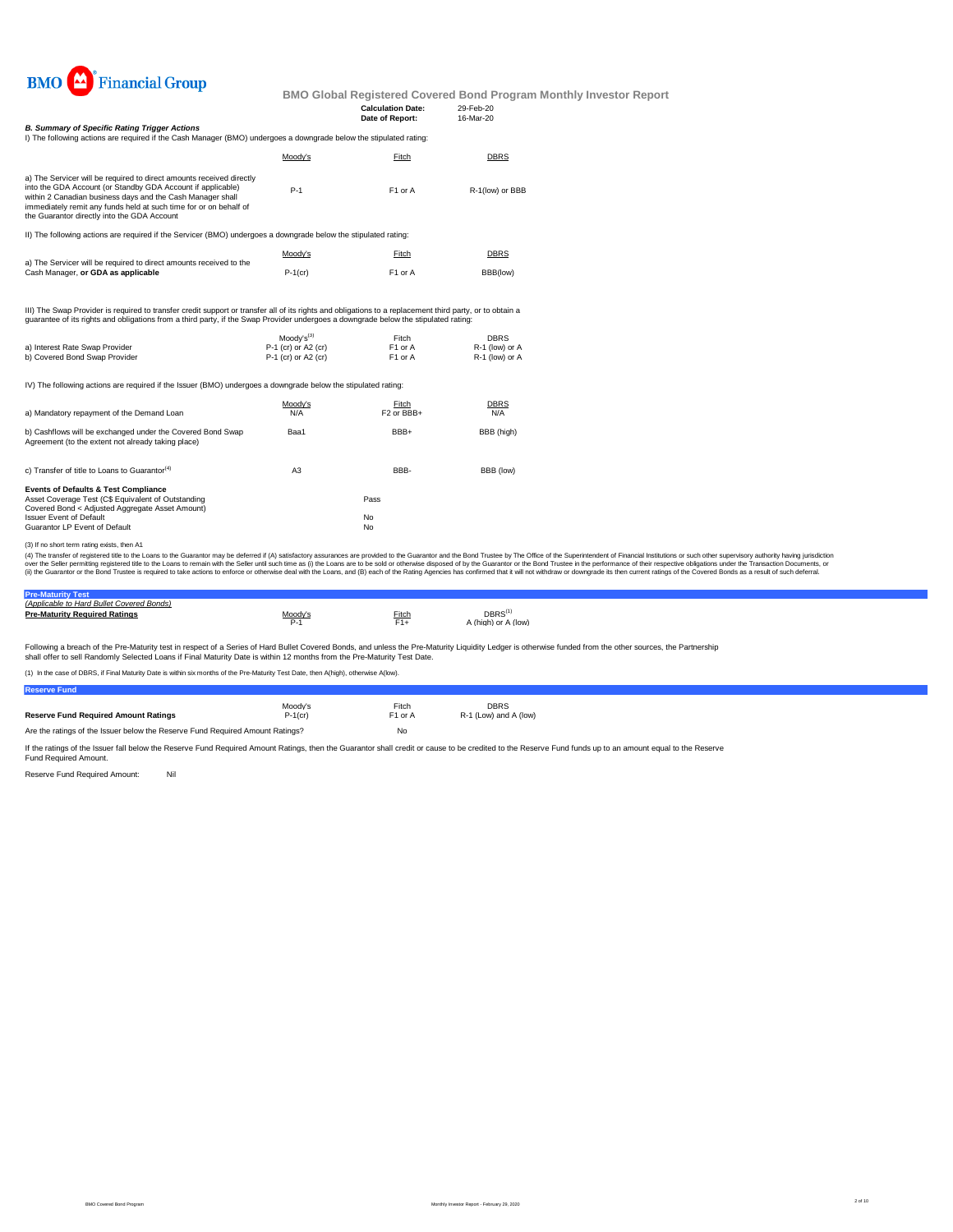

|                                                                                                                                                                                                                              | <b>Calculation Date:</b><br>Date of Report: | 29-Feb-20<br>16-Mar-20                          |                  |                                  |
|------------------------------------------------------------------------------------------------------------------------------------------------------------------------------------------------------------------------------|---------------------------------------------|-------------------------------------------------|------------------|----------------------------------|
| <b>Asset Coverage Test</b>                                                                                                                                                                                                   |                                             |                                                 |                  |                                  |
| C\$ Equivalent of Outstanding Covered Bonds                                                                                                                                                                                  | 23,353,000,400                              |                                                 |                  |                                  |
| $A^{(1)}$ = Lesser of (i) Sum of LTV adjusted outstanding principal balance and (ii) Sum of<br>Asset percentage adjusted outstanding principal balance<br>$B =$ Principal receipts not applied                               | 30,319,610,123                              |                                                 | A(i)<br>$A$ (ii) | 32,427,390,506<br>30.319.610.123 |
| $C =$ Cash capital contributions<br>$D =$ Substitution assets<br>$E =$ (i) Reserve fund balance<br>(ii) Pre - Maturity liquidity ledger balance<br>$F =$ Negative carry factor calculation<br>Total: $A + B + C + D + E - F$ | $\overline{\phantom{a}}$<br>30,319,610,123  | Asset Percentage<br>Maximum Asset<br>Percentage | 93.5%<br>95.0%   |                                  |
| <b>Asset Coverage Test Pass/Fail</b>                                                                                                                                                                                         | <b>Pass</b>                                 |                                                 |                  |                                  |
| <b>Regulatory OC Minimum</b>                                                                                                                                                                                                 | 103%                                        |                                                 |                  |                                  |
| Level of Overcollateralization <sup>(2)</sup>                                                                                                                                                                                | 107%                                        |                                                 |                  |                                  |
| (4) Market Value as determined by adjusting, not less than quarterly, the Original Market Value utilizing the Indovation Methodology (and Annapolis for detaile) for subsequent price dovelopments                           |                                             |                                                 |                  |                                  |

(2) Per Section 4.3.8 of the CMHC Guide, (A) the lesser of (i) the total amount of cover pool collateral and (i) the amount of cover pool collateral required to collateralize the covered bonds outstanding and ensure the As (1) Market Value as determined by adjusting, not less than quarterly, the Original Market Value utilizing the Indexation Methodology (see Appendix for details) for subsequent price developments.

| <b>Valuation Calculation</b>                                                                                                                                                                                                                                                                     |                |        |                |
|--------------------------------------------------------------------------------------------------------------------------------------------------------------------------------------------------------------------------------------------------------------------------------------------------|----------------|--------|----------------|
| <b>Trading Value of Covered Bonds</b>                                                                                                                                                                                                                                                            | 23.889.806.688 |        |                |
| A = Lesser of i) Present value of outstanding loan balance of Performing Eligible<br>Loans <sup>(1)</sup> and ii) 80% of Market Value <sup>(2)</sup> of properties securing Performing Eligible Loans,<br>net of adjustments                                                                     | 32.542.435.607 | A (i)  | 32.542.435.607 |
| $B =$ Principal receipts up to calculation date not otherwise applied<br>$C =$ Cash capital contributions<br>D = Trading Value of any Substitute Assets<br>$E =$ (i) Reserve Fund Balance, if applicable<br>(ii) Pre - Maturity liquidity ledger balance<br>F = Trading Value of Swap Collateral | ۰<br>۰<br>۰    | A (ii) | 58.755.371.996 |
| Total: $A + B + C + D + E + F$                                                                                                                                                                                                                                                                   | 32.542.435.607 |        |                |
| (4) Present unlug of overcoted future cost flows of Long using ourset market interest rates offered to PMO digate. The offertive weighted average rate used for discounting in 2,000/                                                                                                            |                |        |                |

(1) Present value of expected future cash flows of Loans using current market interest rates offered to BMO clients. The effective weighted average rate used for discounting is 3.09%.<br>(2) Market Value as determined by adju

| <b>Intercompany Loan Balance</b>                          |                                  |                                                         |
|-----------------------------------------------------------|----------------------------------|---------------------------------------------------------|
| Guarantee Loan<br>Demand Loan<br>Total                    |                                  | 25,018,000,222<br>£.<br>7,450,343,606<br>32,468,343,828 |
| <b>Cover Pool Losses</b>                                  |                                  |                                                         |
| Period end                                                | <b>Write Off Amounts</b>         | <b>Loss Percentage (Annualized)</b>                     |
| February 29, 2020                                         | \$255,884                        | 0.01%                                                   |
| <b>Cover Pool Flow of Funds</b>                           |                                  |                                                         |
|                                                           | <b>Current Month</b>             | Previous Month                                          |
| <b>Cash Inflows</b>                                       |                                  |                                                         |
| Principal receipts                                        | 413,642,342                      | 461,450,549                                             |
| Proceeds for sale of Loans<br><b>Revenue Receipts</b>     | 82,597,769                       | 84,090,789                                              |
| Swap Receipts                                             | 9,912,208                        | 6,470,918                                               |
| Cash Capital Contribution                                 |                                  |                                                         |
| Advances of Intercompany Loans                            |                                  |                                                         |
| Guarantee Fee<br><b>Cash Outflows</b>                     | $\overline{\phantom{a}}$         |                                                         |
| Swap Payment                                              |                                  |                                                         |
| Intercompany Loan interest                                | (67.026.952)                     | (64.650.756)                                            |
| Intercompany Loan principal                               | $(413, 642, 342)$ <sup>(1)</sup> | (461, 450, 549)                                         |
| Intercompany Loan repayment<br>Mortgage Top-up Settlement |                                  |                                                         |
| Misc Partnership Expenses                                 | (10, 550)                        | (68)                                                    |
| Profit Distribution to Partners                           |                                  |                                                         |
| Net inflows/(outflows)                                    | 25,472,475                       | 25,910,883                                              |

 $^{(1)}$  Includes cash settlement of \$413,642,342 to occur on March 17, 2020.

| <b>Cover Pool - Summary Statistics</b>       |                         |                |               |
|----------------------------------------------|-------------------------|----------------|---------------|
| Asset Type                                   | Mortgages               |                |               |
| Previous Month Ending Balance                | \$<br>32.901.083.251    |                |               |
| Aggregate Outstanding Balance                | \$<br>32.481.308.603    |                |               |
| Number of Loans                              | 120.859                 |                |               |
| Average Loan Size                            | \$<br>268.754           |                |               |
| Number of Primary Borrowers                  | 119,358                 |                |               |
| Number of Properties                         | 120.859                 |                |               |
|                                              | Original <sup>(1)</sup> |                | Indexed $(2)$ |
| Weighted Average Current Loan to Value (LTV) | 60.91%                  |                | 52.85%        |
| Weighted Average Authorized LTV              | 69.40%                  |                | 59.55%        |
| Weighted Average Original LTV                | 69.40%                  |                |               |
| Weighted Average Seasoning                   |                         | 24.81 (Months) |               |
| Weighted Average Coupon                      | 3.01%                   |                |               |
| Weighted Average Original Term               |                         | 54.36 (Months) |               |
| Weighted Average Remaining Term              |                         | 29.55 (Months) |               |
| <b>Substitution Assets</b>                   | Nil                     |                |               |

<sup>(1)</sup> Value as most recently determined or assessed in accordance with the underwriting policies (whether upon origination or renewal of the Eligible Loan or subsequently thereto).<br><sup>(2)</sup> Value as determined by adjusting, n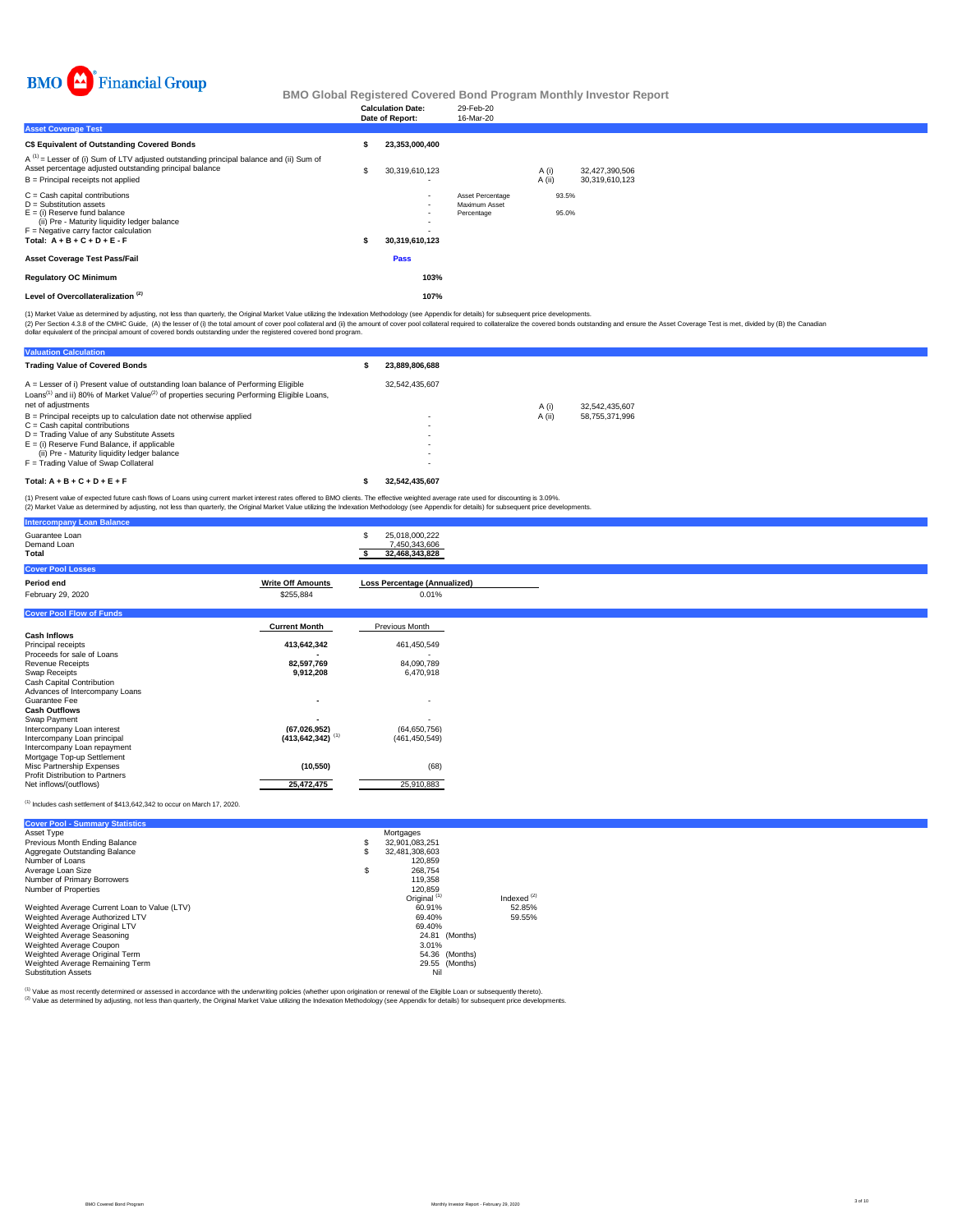

|                                                                                                                                                                                                                                                              | <b>Calculation Date:</b><br>Date of Report:                                                                                                | 29-Feb-20<br>16-Mar-20                                                                                                   |                                                                                                                                                                                                                                                                                                                             |                                                                                                                          |  |
|--------------------------------------------------------------------------------------------------------------------------------------------------------------------------------------------------------------------------------------------------------------|--------------------------------------------------------------------------------------------------------------------------------------------|--------------------------------------------------------------------------------------------------------------------------|-----------------------------------------------------------------------------------------------------------------------------------------------------------------------------------------------------------------------------------------------------------------------------------------------------------------------------|--------------------------------------------------------------------------------------------------------------------------|--|
| <b>Cover Pool - Delinguency Distribution</b>                                                                                                                                                                                                                 |                                                                                                                                            |                                                                                                                          |                                                                                                                                                                                                                                                                                                                             |                                                                                                                          |  |
| <b>Aging Summary</b><br>Current and less than 30 days past due<br>30 - 59 days past due<br>60 - 89 days past due<br>90 or more days past due<br><b>Grand Total</b>                                                                                           | Number of Loans<br>120,430<br>150<br>6<br>273<br>120,859                                                                                   | Percentage<br>99.65<br>0.12<br>0.00<br>0.23<br>100.00                                                                    | <b>Principal Balance</b><br>\$<br>32,386,138,460<br>\$<br>40,242,609<br>\$<br>1,009,438<br>53,918,097<br>\$<br>\$<br>32,481,308,603                                                                                                                                                                                         | Percentage<br>99.71<br>0.12<br>0.00<br>0.17<br>100.00                                                                    |  |
| <b>Cover Pool - Provincial Distribution</b>                                                                                                                                                                                                                  |                                                                                                                                            |                                                                                                                          |                                                                                                                                                                                                                                                                                                                             |                                                                                                                          |  |
| Province<br>Alberta<br><b>British Columbia</b><br>Manitoba<br>New Brunswick<br>Newfoundland<br>Northwest Territories & Nunavut<br>Nova Scotia<br>Ontario<br>Prince Edward Island<br>Quebec<br>Saskatchewan<br><b>Yukon Territories</b><br><b>Grand Total</b> | <b>Number of Loans</b><br>14,095<br>17,881<br>1,687<br>1.908<br>3,269<br>96<br>3,559<br>55,521<br>611<br>19,880<br>2,243<br>109<br>120,859 | Percentage<br>11.66<br>14.79<br>1.40<br>1.58<br>2.70<br>0.08<br>2.94<br>45.94<br>0.51<br>16.45<br>1.86<br>0.09<br>100.00 | <b>Principal Balance</b><br>\$<br>3,466,359,297<br>\$<br>6,277,589,475<br>\$<br>301,138,570<br>\$<br>239.632.837<br>\$<br>514,011,741<br>\$<br>20,370,926<br>$\mathbb S$<br>591,679,118<br>\$<br>16,594,668,462<br>\$<br>90,304,608<br>\$<br>3.928.258.275<br>\$<br>434,154,108<br>23,141,187<br>\$<br>\$<br>32,481,308,603 | Percentage<br>10.67<br>19.33<br>0.93<br>0.74<br>1.58<br>0.06<br>1.82<br>51.09<br>0.28<br>12.09<br>1.34<br>0.07<br>100.00 |  |
| <b>Cover Pool - Credit Score Distribution</b>                                                                                                                                                                                                                |                                                                                                                                            |                                                                                                                          |                                                                                                                                                                                                                                                                                                                             |                                                                                                                          |  |
| <b>Credit Score</b><br>Score Unavailable<br>Less than 600<br>$600 - 650$<br>651 - 700<br>701 - 750<br>751 - 800<br>801 and Above<br><b>Grand Total</b>                                                                                                       | <b>Number of Loans</b><br>1,050<br>1.880<br>3,577<br>9,108<br>15,719<br>21,396<br>68,129<br>120,859                                        | Percentage<br>0.87<br>1.56<br>2.96<br>7.54<br>13.01<br>17.70<br>56.37<br>100.00                                          | <b>Principal Balance</b><br>\$<br>210,132,980<br>\$<br>419.057.012<br>\$<br>952,078,157<br>\$<br>2,497,913,358<br>4,393,325,122<br>\$<br>\$<br>6,138,479,398<br>17,870,322,576<br>S<br>\$<br>32,481,308,603                                                                                                                 | Percentage<br>0.65<br>1.29<br>2.93<br>7.69<br>13.53<br>18.90<br>55.02<br>100.00                                          |  |
| <b>Cover Pool - Rate Type Distribution</b>                                                                                                                                                                                                                   |                                                                                                                                            |                                                                                                                          |                                                                                                                                                                                                                                                                                                                             |                                                                                                                          |  |
| <b>Rate Type</b><br>Fixed<br>Variable<br><b>Grand Total</b><br><b>Cover Pool - Mortgage Asset Type Distribution</b><br><b>Mortgage Asset Type</b>                                                                                                            | Number of Loans<br>99,051<br>21,808<br>120,859<br><b>Number of Loans</b>                                                                   | Percentage<br>81.96<br>18.04<br>100.00<br>Percentage                                                                     | <b>Principal Balance</b><br>\$<br>25,522,530,185<br>6,958,778,418<br>\$<br>\$<br>32,481,308,603<br><b>Principal Balance</b>                                                                                                                                                                                                 | Percentage<br>78.58<br>21.42<br>100.00<br>Percentage                                                                     |  |
| <b>Conventional Amortizing Mortgages</b><br><b>Grand Total</b>                                                                                                                                                                                               | 120,859<br>120,859                                                                                                                         | 100.00<br>100.00                                                                                                         | 32,481,308,603<br>S<br>\$<br>32,481,308,603                                                                                                                                                                                                                                                                                 | 100.00<br>100.00                                                                                                         |  |
| <b>Cover Pool - Occupancy Type Distribution</b>                                                                                                                                                                                                              |                                                                                                                                            |                                                                                                                          |                                                                                                                                                                                                                                                                                                                             |                                                                                                                          |  |
| <b>Occupancy Type</b><br>Owner Occupied<br>Non-Owner Occupied<br><b>Grand Total</b>                                                                                                                                                                          | <b>Number of Loans</b><br>94,267<br>26,592<br>120,859                                                                                      | Percentage<br>78.00<br>22.00<br>100.00                                                                                   | <b>Principal Balance</b><br>\$<br>26,478,740,375<br>6,002,568,229<br>-S<br>5<br>32,481,308,603                                                                                                                                                                                                                              | Percentage<br>81.52<br>18.48<br>100.00                                                                                   |  |
| <b>Cover Pool - Mortgage Rate Distribution</b>                                                                                                                                                                                                               |                                                                                                                                            |                                                                                                                          |                                                                                                                                                                                                                                                                                                                             |                                                                                                                          |  |
| Mortgage Rate (%)<br>Less than 1.00<br>$1.00 - 3.99$<br>$4.00 - 4.49$<br>$4.50 - 4.99$<br>$5.00 - 5.49$<br>$5.50 - 5.99$<br>$6.00 - 6.49$<br>$6.50 - 6.99$<br>$7.00 - 7.49$                                                                                  | <b>Number of Loans</b><br>4<br>119,152<br>329<br>192<br>818<br>$\overline{2}$<br>361                                                       | Percentage<br>0.00<br>98.59<br>0.27<br>0.16<br>0.68<br>0.00<br>0.00<br>0.30                                              | <b>Principal Balance</b><br>\$<br>696,910<br>\$<br>32,155,870,964<br>\$<br>65,347,356<br>\$<br>37,106,712<br>\$<br>159,447,240<br>\$<br>\$<br>200,305<br>\$<br>236,549<br>\$.<br>62,402,568                                                                                                                                 | Percentage<br>0.00<br>99.00<br>0.20<br>0.11<br>0.49<br>0.00<br>0.00<br>0.19                                              |  |

7.50 - 7.99 - - \$ - - 8.00 and Above - - \$ - - **Grand Total 120,859 100.00 \$ 32,481,308,603 100.00**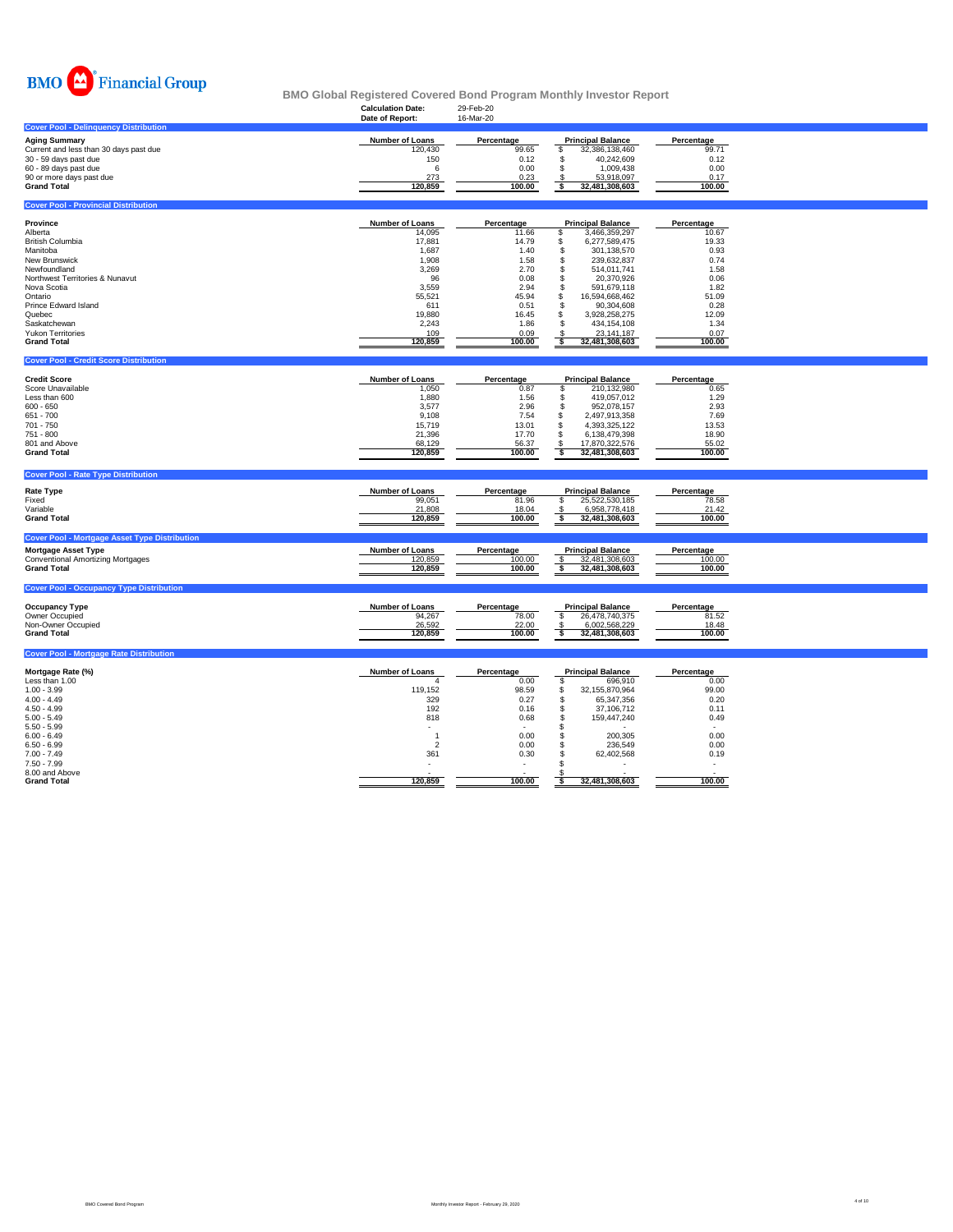

**Cover Pool - Remaining Principal Balance Distribution** 

**Cover 20 - Property Type Dist** 

## **BMO Global Registered Covered Bond Program Monthly Investor Report**

|                                           | <b>Calculation Date:</b><br>Date of Report: | 29-Feb-20<br>16-Mar-20 |                          |                          |
|-------------------------------------------|---------------------------------------------|------------------------|--------------------------|--------------------------|
| Cover Pool - Indexed LTV Distribution (1) |                                             |                        |                          |                          |
| Indexed LTV (%)                           | <b>Number of Loans</b>                      | Percentage             | <b>Principal Balance</b> | Percentage               |
| 20.00 and Below                           | 13,019                                      | 10.77                  | 1,099,074,767            | 3.38                     |
| $20.01 - 25.00$                           | 4,801                                       | 3.97                   | 822,188,023              | 2.53                     |
| 25.01 - 30.00                             | 5,946                                       | 4.92                   | 1,265,043,301            | 3.89                     |
| $30.01 - 35.00$                           | 8,021                                       | 6.64                   | 2.074.065.022            | 6.39                     |
| $35.01 - 40.00$                           | 9,518                                       | 7.88                   | 2,485,723,964            | 7.65                     |
| $40.01 - 45.00$                           | 10.705                                      | 8.86                   | 2,839,600,437            | 8.74                     |
| $45.01 - 50.00$                           | 10.373                                      | 8.58                   | 2.938.607.140            | 9.05                     |
| $50.01 - 55.00$                           | 10,293                                      | 8.52                   | 3,016,885,594            | 9.29                     |
| $55.01 - 60.00$                           | 10.113                                      | 8.37                   | 3.055.466.631            | 9.41                     |
| $60.01 - 65.00$                           | 11.039                                      | 9.13                   | 3,494,975,417            | 10.76                    |
| 65.01 - 70.00                             | 9.434                                       | 7.81                   | 3.139.480.796            | 9.67                     |
| 70.01 - 75.00                             | 11,932                                      | 9.87                   | 4,245,018,592            | 13.07                    |
| 75.01 - 80.00                             | 5,665                                       | 4.69                   | 2,005,178,920            | 6.17                     |
| 80.01 and Above                           |                                             | $\sim$                 |                          | $\overline{\phantom{a}}$ |
| <b>Grand Total</b>                        | 120,859                                     | 100.00                 | 32,481,308,603           | 100.00                   |

<sup>(1)</sup> Value as determined by adjusting, not less than quarterly, the Original Market Value utilizing the Indexation Methodology (see Appendix for details) for subsequent price developments.

| <b>Cover Pool - Remaining Term Distribution</b> |                        |            |                          |            |
|-------------------------------------------------|------------------------|------------|--------------------------|------------|
| <b>Months to Maturity</b>                       | <b>Number of Loans</b> | Percentage | <b>Principal Balance</b> | Percentage |
| Less than 12.00                                 | 21.434                 | 17.73      | 5.098.285.967            | 15.70      |
| 12.00 - 23.99                                   | 26.305                 | 21.77      | 6.367.380.675            | 19.60      |
| 24.00 - 35.99                                   | 32.120                 | 26.58      | 8.734.784.877            | 26.89      |
| $36.00 - 47.99$                                 | 27.972                 | 23.14      | 8.604.560.821            | 26.49      |
| 48.00 - 59.99                                   | 11.863                 | 9.82       | 3.393.565.287            | 10.45      |
| $60.00 - 71.99$                                 | 967                    | 0.80       | 242.044.687              | 0.75       |
| 72.00 - 83.99                                   | 50                     | 0.04       | 7.475.916                | 0.02       |
| 84.00 - 119.99                                  | 148                    | 0.12       | 33.210.373               | 0.10       |
| 120,00 and above                                |                        |            |                          |            |
| <b>Grand Total</b>                              | 120.859                | 100.00     | 32,481,308,603           | 100.00     |

| <b>Remaining Principal Balance (C\$)</b> | <b>Number of Loans</b> | Percentage | <b>Principal Balance</b> |                | Percentage |
|------------------------------------------|------------------------|------------|--------------------------|----------------|------------|
| 99,999 and Below                         | 20.095                 | 16.63      |                          | 1,220,051,865  | 3.76       |
| 100.000 - 199.999                        | 35.413                 | 29.30      |                          | 5.345.884.583  | 16.46      |
| 200.000 - 299.999                        | 27.756                 | 22.97      |                          | 6.835.556.417  | 21.04      |
| 300.000 - 399.999                        | 15.737                 | 13.02      |                          | 5.428.244.200  | 16.71      |
| 400.000 - 499.999                        | 8,943                  | 7.40       |                          | 3.988.815.525  | 12.28      |
| 500.000 - 599.999                        | 4,948                  | 4.09       |                          | 2.695.322.168  | 8.30       |
| 600.000 - 699.999                        | 2,848                  | 2.36       |                          | 1.836.908.607  | 5.66       |
| 700.000 - 799.999                        | 1.594                  | 1.32       |                          | 1.189.098.283  | 3.66       |
| 800.000 - 899.999                        | 1.043                  | 0.86       |                          | 882.968.651    | 2.72       |
| 900.000 - 999.999                        | 733                    | 0.61       |                          | 692.971.431    | 2.13       |
| 1.000.000 - 1.499.999                    | 1.343                  | 1.11       |                          | 1.599.541.325  | 4.92       |
| 1.500.000 - 2.000.000                    | 289                    | 0.24       |                          | 491.058.772    | 1.51       |
| 2.000.000 - 3.000.000                    | 117                    | 0.10       |                          | 274.886.774    | 0.85       |
| 3,000,000 and Above                      |                        | ۰          |                          |                |            |
|                                          | 120,859                | 100.00     |                          | 32,481,308,603 | 100.00     |

| <b>Property Type</b> | <b>Number of Loans</b> | Percentage | <b>Principal Balance</b> | Percentage |
|----------------------|------------------------|------------|--------------------------|------------|
| Condominium          | 24.641                 | 20.39      | 5.158.233.236            | 15.88      |
| Multi-Residential    | 6,003                  | 4.97       | 1.552.011.028            | 4.78       |
| Single Family        | 80.848                 | 66.89      | 23.226.174.577           | 71.51      |
| Townhouse            | 9.367                  | 7.75       | 2.544.889.762            | 7.83       |
| <b>Grand Total</b>   | 120.859                | 100.00     | 32.481.308.603           | 100.00     |

# **Cover Pool - Indexed LTV and Delinquency Distribution by Province (1)** *Note: Percentages and totals in the above tables may not add exactly due to rounding.*

|          |                 | <b>Aging Summary</b>                                |               |  |                           |  |                           |  |                             |  |               |  |  |  |
|----------|-----------------|-----------------------------------------------------|---------------|--|---------------------------|--|---------------------------|--|-----------------------------|--|---------------|--|--|--|
| Province | Indexed LTV (%) | <b>Current and</b><br>less than 30<br>days past due |               |  | 30 to 59<br>days past due |  | 60 to 89<br>days past due |  | 90 or more<br>days past due |  | Total         |  |  |  |
| Alberta  | 20.00 and Below |                                                     | 76,284,230    |  | 54,875                    |  |                           |  | 192,584                     |  | 76,531,689    |  |  |  |
|          | $20.01 - 25$    |                                                     | 53.939.196    |  |                           |  |                           |  | 545.352                     |  | 54.484.547    |  |  |  |
|          | $25.01 - 30$    |                                                     | 74.049.474    |  | 110.312                   |  |                           |  | 166.937                     |  | 74,326,723    |  |  |  |
|          | $30.01 - 35$    |                                                     | 98.278.518    |  | 227.990                   |  |                           |  | 675.715                     |  | 99.182.223    |  |  |  |
|          | $35.01 - 40$    |                                                     | 143.233.275   |  | 1.167.748                 |  |                           |  | 525.607                     |  | 144.926.630   |  |  |  |
|          | $40.01 - 45$    |                                                     | 177.483.634   |  | 326,195                   |  |                           |  | 690.776                     |  | 178,500,605   |  |  |  |
|          | $45.01 - 50$    |                                                     | 222.190.783   |  | 236,077                   |  |                           |  | 844.134                     |  | 223.270.994   |  |  |  |
|          | $50.01 - 55$    |                                                     | 297.976.634   |  | 1.010.314                 |  |                           |  | 1.347.691                   |  | 300.334.639   |  |  |  |
|          | $55.01 - 60$    |                                                     | 359.847.726   |  | 731.224                   |  |                           |  | 1.056.680                   |  | 361,635,630   |  |  |  |
|          | $60.01 - 65$    |                                                     | 379.941.893   |  | 1,072,990                 |  |                           |  | 875.124                     |  | 381.890.006   |  |  |  |
|          | $65.01 - 70$    |                                                     | 436.526.200   |  | 1.124.709                 |  |                           |  | 1.214.990                   |  | 438.865.899   |  |  |  |
|          | $70.01 - 75$    |                                                     | 673.116.591   |  | 1.585.207                 |  | 208.839                   |  | 1.516.755                   |  | 676.427.391   |  |  |  |
|          | $75.01 - 80$    |                                                     | 455.646.166   |  |                           |  |                           |  | 336.155                     |  | 455.982.321   |  |  |  |
|          | 80.01 and Above |                                                     |               |  |                           |  |                           |  |                             |  |               |  |  |  |
|          |                 |                                                     | 3.448.514.320 |  | 7,647,641                 |  | 208,839                   |  | 9,988,498                   |  | 3,466,359,297 |  |  |  |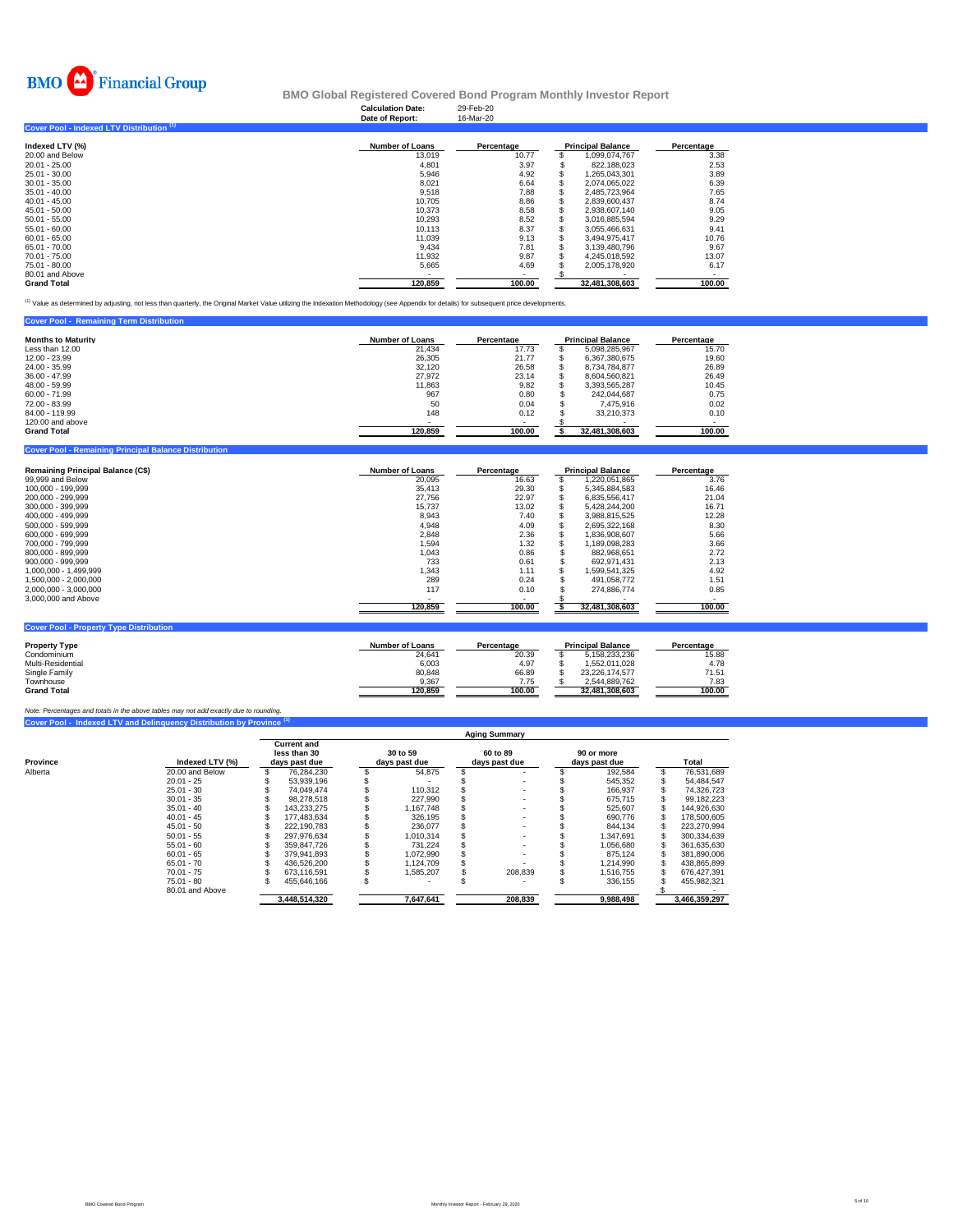

|                                     |                                    |                                        | <b>Calculation Date:</b><br>Date of Report: | 29-Feb-20<br>16-Mar-20    |                                    |                                                       |
|-------------------------------------|------------------------------------|----------------------------------------|---------------------------------------------|---------------------------|------------------------------------|-------------------------------------------------------|
|                                     |                                    |                                        |                                             | <b>Aging Summary</b>      |                                    |                                                       |
|                                     |                                    | <b>Current and</b>                     |                                             |                           |                                    |                                                       |
|                                     |                                    | less than 30                           | 30 to 59                                    | 60 to 89                  | 90 or more                         |                                                       |
| Province<br><b>British Columbia</b> | Indexed LTV (%)<br>20.00 and Below | days past due<br>324,280,180<br>\$     | days past due<br>\$<br>209,063              | days past due<br>\$       | days past due<br>\$<br>50,405      | Total<br>\$<br>324,539,649                            |
|                                     | $20.01 - 25$                       | \$<br>249,646,548                      | \$<br>324,791                               | \$                        | \$<br>1,833,453                    | \$<br>251,804,791                                     |
|                                     | $25.01 - 30$                       | \$<br>424,271,879                      | \$<br>630,562                               | \$                        | $\hat{\mathbb{S}}$<br>637,526      | $\mathbb{S}$<br>425,539,968                           |
|                                     | $30.01 - 35$<br>$35.01 - 40$       | S<br>694,623,555<br>\$<br>657,037,343  | S<br>1,596,522<br>S<br>2,862,682            | \$<br>S                   | \$<br>1,284,874<br>\$<br>2,492,540 | S<br>697,504,951<br>S<br>662,392,565                  |
|                                     | $40.01 - 45$                       | \$<br>567,025,604                      | \$                                          | \$                        | \$<br>851,101                      | \$<br>567,876,705                                     |
|                                     | $45.01 - 50$                       | \$<br>510,651,782                      | \$<br>635,211                               | S                         | \$<br>441.388                      | \$<br>511,728,381                                     |
|                                     | $50.01 - 55$                       | \$<br>511,279,580                      | \$                                          | S                         | \$<br>1,290,164                    | \$<br>512,569,744                                     |
|                                     | $55.01 - 60$<br>$60.01 - 65$       | \$<br>431,305,250<br>\$<br>470,548,323 | \$<br>\$<br>457,960                         | S<br>\$                   | \$<br>995,482<br>\$                | $\ddot{\text{s}}$<br>432,300,732<br>\$<br>471,006,283 |
|                                     | $65.01 - 70$                       | \$<br>464,830,343                      | \$                                          | S                         | \$                                 | \$<br>464,830,343                                     |
|                                     | $70.01 - 75$                       | \$<br>474,187,073                      | 1,143,573<br>S                              | S                         | \$                                 | \$<br>475,330,646                                     |
|                                     | $75.01 - 80$                       | 478,767,863<br>S                       | \$                                          | S                         | \$<br>1,396,855                    | 480, 164, 718<br>\$                                   |
|                                     | 80.01 and Above                    | 6,258,455,323                          | 7,860,365                                   |                           | 11,273,787                         | s<br>6,277,589,475                                    |
|                                     |                                    |                                        |                                             |                           |                                    |                                                       |
|                                     |                                    | <b>Current and</b>                     |                                             | <b>Aging Summary</b>      |                                    |                                                       |
|                                     |                                    | less than 30                           | 30 to 59                                    | 60 to 89                  | 90 or more                         |                                                       |
| Province                            | Indexed LTV (%)                    | days past due                          | days past due                               | days past due<br>S        | days past due                      | Total<br>S                                            |
| Manitoba                            | 20.00 and Below<br>$20.01 - 25$    | 6,364,273<br>\$<br>4.817.383<br>\$     | \$<br>\$                                    | S                         | \$                                 | 6,364,273<br>4,817,383<br>\$                          |
|                                     | $25.01 - 30$                       | \$<br>5,843,130                        | \$                                          | \$                        | \$                                 | S<br>5,843,130                                        |
|                                     | $30.01 - 35$                       | \$<br>7,428,527                        | \$                                          | \$                        | \$                                 | 7,428,527<br>\$                                       |
|                                     | $35.01 - 40$                       | \$<br>9,938,560                        | \$                                          | S                         | \$                                 | \$<br>9,938,560                                       |
|                                     | $40.01 - 45$<br>$45.01 - 50$       | \$<br>16,882,096<br>\$<br>18,717,649   | \$<br>\$<br>296,381                         | S<br>S                    | \$<br>\$                           | \$<br>16,882,096<br>\$<br>19,014,030                  |
|                                     | $50.01 - 55$                       | \$<br>25,922,555                       | \$                                          | S                         | \$<br>217,602                      | \$<br>26,140,157                                      |
|                                     | $55.01 - 60$                       | \$<br>25,167,448                       | \$                                          | S                         | \$<br>135,017                      | \$<br>25,302,464                                      |
|                                     | $60.01 - 65$                       | \$<br>40,612,334                       | \$                                          | \$                        | \$<br>171,028                      | \$<br>40,783,363                                      |
|                                     | $65.01 - 70$<br>$70.01 - 75$       | \$<br>44,326,809<br>\$<br>60,091,362   | \$<br>\$                                    | S<br>\$                   | \$<br>252,130<br>\$                | 44,578,939<br>\$<br>\$<br>60,091,362                  |
|                                     | $75.01 - 80$                       | \$<br>33,743,817                       | \$                                          | S                         | \$<br>210,469                      | \$<br>33,954,286                                      |
|                                     | 80.01 and Above                    |                                        |                                             |                           |                                    | £.                                                    |
|                                     |                                    | 299,855,944                            | 296.381                                     |                           | 986.246                            | 301,138,570                                           |
|                                     |                                    | <b>Current and</b>                     |                                             | <b>Aging Summary</b>      |                                    |                                                       |
|                                     |                                    | less than 30                           | 30 to 59                                    | 60 to 89                  | 90 or more                         |                                                       |
| Province                            | Indexed LTV (%)                    | days past due                          | days past due                               | days past due             | days past due                      | Total                                                 |
| New Brunswick                       | 20.00 and Below                    | \$<br>7,221,273                        | S                                           | S                         | \$<br>1,179                        | 7,222,451<br>\$                                       |
|                                     | $20.01 - 25$<br>$25.01 - 30$       | \$<br>4.089.482<br>4,990,411           | \$                                          | \$<br>\$                  | \$<br>43,922<br>50,197             | \$<br>4,133,405<br>5,040,608<br>\$                    |
|                                     | $30.01 - 35$                       | \$<br>9,824,932                        | \$<br>÷.                                    | \$                        | \$                                 | \$<br>9,824,932                                       |
|                                     | $35.01 - 40$                       | \$<br>18,173,075                       | \$                                          | S                         | \$<br>39.424                       | \$<br>18,212,499                                      |
|                                     | $40.01 - 45$                       | \$<br>23,628,192                       | \$<br>400,603                               | S                         | \$<br>88,468                       | 24, 117, 263<br>\$                                    |
|                                     | $45.01 - 50$<br>$50.01 - 55$       | \$<br>22,792,011<br>\$<br>21.187.892   | \$<br>\$                                    | S<br>S                    | $\ddot{s}$<br>58,780<br>\$         | 22,850,790<br>\$<br>21,187,892<br>S                   |
|                                     | $55.01 - 60$                       | \$<br>19,035,753                       | \$                                          | S                         | \$<br>84,245                       | 19,119,998<br>S                                       |
|                                     | $60.01 - 65$                       | ś<br>30,712,384                        | \$                                          | S                         | $\ddot{\$}$                        | 30,826,235<br>S                                       |
|                                     |                                    |                                        | 113,852                                     |                           | \$                                 |                                                       |
|                                     | $65.01 - 70$                       | \$<br>23,542,002                       | \$                                          | S                         |                                    | \$<br>23,542,002                                      |
|                                     | $70.01 - 75$                       | \$<br>33,403,302                       | \$<br>95,808                                | S                         | \$<br>70,683                       | \$<br>33,569,793                                      |
|                                     | $75.01 - 80$<br>80.01 and Above    | \$<br>19,847,284                       | \$<br>137,684                               | S                         | \$                                 | 19,984,967<br>S                                       |
|                                     |                                    | 238,447,993                            | 747,946                                     | $\blacksquare$            | 436,898                            | 239,632,837                                           |
|                                     |                                    |                                        |                                             | <b>Aging Summary</b>      |                                    |                                                       |
|                                     |                                    | <b>Current and</b>                     |                                             |                           |                                    |                                                       |
| Province                            | Indexed LTV (%)                    | less than 30<br>days past due          | 30 to 59                                    | 60 to 89<br>days past due | 90 or more<br>days past due        | Total                                                 |
| Newfoundland                        | 20.00 and Below                    | \$<br>9,259,747                        | days past due                               | S                         | \$<br>358,796                      | \$<br>9,618,543                                       |
|                                     | $20.01 - 25$                       | \$<br>7,335,620                        | \$<br>89.710                                | \$                        | $\ddot{\$}$                        | \$<br>7,425,330                                       |
|                                     | $25.01 - 30$                       | \$<br>12.346.561                       | \$<br>101.183                               | \$                        | \$                                 | \$<br>12.447.744                                      |
|                                     | $30.01 - 35$<br>$35.01 - 40$       | \$<br>17,249,562<br>\$<br>35,004,360   | \$<br>487,553<br>\$                         | \$<br>S                   | \$<br>55,188<br>78,739             | \$<br>17,792,303<br>\$<br>35,083,099                  |
|                                     | $40.01 - 45$                       | \$<br>61,685,984                       | \$<br>359,844                               | \$<br>306,608             | \$<br>636,872<br>\$                | \$<br>62,989,308                                      |
|                                     | $45.01 - 50$                       | \$<br>69,510,216                       | \$<br>427,932                               | \$                        | \$<br>2,135,643                    | \$<br>72,073,791                                      |
|                                     | $50.01 - 55$                       | \$<br>53,474,718                       | \$<br>265,116                               | \$                        | \$<br>224,094                      | \$<br>53,963,928                                      |
|                                     | $55.01 - 60$                       | \$<br>46,447,238                       | \$                                          | \$                        | \$<br>126,755                      | \$<br>46,573,993                                      |
|                                     | $60.01 - 65$<br>$65.01 - 70$       | \$<br>54,854,940<br>\$<br>38,642,312   | \$<br>43,779<br>\$                          | \$<br>159,068<br>\$       | \$<br>319,725<br>\$<br>645,765     | \$<br>55,377,512<br>\$<br>39,288,078                  |
|                                     | $70.01 - 75$                       | 61,209,995<br>\$                       | \$                                          | \$                        | \$<br>531,955                      | 61,741,950<br>\$                                      |
|                                     | $75.01 - 80$<br>80.01 and Above    | \$<br>39,636,162                       | \$                                          | \$                        | \$                                 | \$<br>39,636,162<br>s                                 |

**BMO Global Registered Covered Bond Program Monthly Investor Report**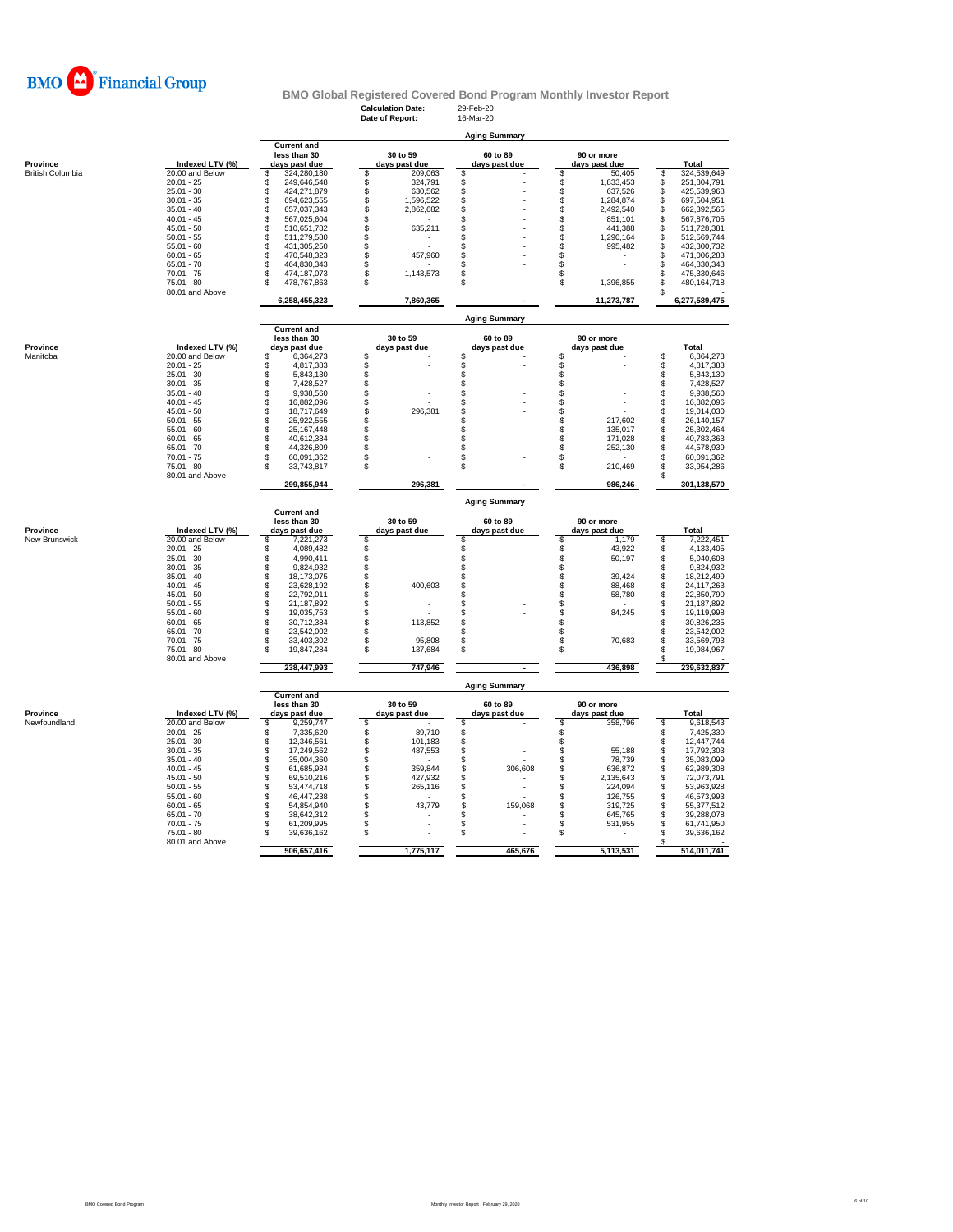

### **Calculation Date:** 29-Feb-20 **BMO Global Registered Covered Bond Program Monthly Investor Report**

|                              |                                    |                                                     | Date of Report:            | 16-Mar-20<br><b>Aging Summary</b> |                                |                                             |
|------------------------------|------------------------------------|-----------------------------------------------------|----------------------------|-----------------------------------|--------------------------------|---------------------------------------------|
| Province                     | Indexed LTV (%)                    | <b>Current and</b><br>less than 30<br>days past due | 30 to 59<br>days past due  | 60 to 89<br>days past due         | 90 or more<br>days past due    | Total                                       |
| <b>Northwest Territories</b> | 20.00 and Below                    | 1,060,640<br>S                                      | \$                         | \$                                | S                              | \$<br>1,060,640                             |
|                              | $20.01 - 25$                       | 544,391<br>S                                        | \$                         | \$                                | S                              | \$<br>544,391                               |
|                              | $25.01 - 30$                       | 882,645<br>\$                                       | \$                         | \$                                | \$                             | \$<br>882,645                               |
|                              | $30.01 - 35$<br>$35.01 - 40$       | \$<br>1,149,961<br>\$<br>3,242,127                  | \$<br>\$                   | \$<br>S                           | \$<br>£.                       | \$<br>1,149,961<br>$\mathbb S$<br>3,242,127 |
|                              | $40.01 - 45$                       | 2,032,776<br>S                                      | \$                         | S                                 | S                              | \$<br>2,032,776                             |
|                              | $45.01 - 50$                       | \$<br>2,194,983                                     | \$                         | \$                                | S                              | \$<br>2,194,983                             |
|                              | $50.01 - 55$                       | \$<br>1,188,677                                     | \$                         | \$                                | \$                             | $\mathbb{S}$<br>1,188,677                   |
|                              | $55.01 - 60$                       | \$<br>1,155,325                                     | \$                         | s                                 | \$                             | \$<br>1,155,325                             |
|                              | $60.01 - 65$                       | 864,022<br>\$                                       | \$                         | \$                                | S                              | \$<br>864,022                               |
|                              | $65.01 - 70$<br>$70.01 - 75$       | \$<br>756,252<br>£.<br>3,682,917                    | \$<br>\$                   | \$<br>\$                          | S<br>£.                        | \$<br>756,252<br>\$<br>3,682,917            |
|                              | $75.01 - 80$                       | \$<br>1,616,209                                     | \$                         | S                                 | \$                             | $$\mathbb{S}$$<br>1,616,209                 |
|                              | 80.01 and Above                    |                                                     |                            |                                   |                                | \$                                          |
|                              |                                    | 20,370,926<br>¢                                     | -\$                        | \$                                | -S<br>×                        | 20,370,926<br>\$                            |
|                              |                                    | <b>Current and</b>                                  |                            | <b>Aging Summary</b>              |                                |                                             |
|                              |                                    | less than 30                                        | 30 to 59                   | 60 to 89                          | 90 or more                     |                                             |
| Province<br>Nova Scotia      | Indexed LTV (%)<br>20.00 and Below | days past due<br>12,619,354<br>£.                   | days past due<br>\$        | days past due<br>\$               | days past due<br>\$            | <b>Total</b><br>12,619,354<br>\$            |
|                              | $20.01 - 25$                       | 9.772.169<br>£.                                     | \$                         | \$                                | \$                             | 9,772,169<br>\$                             |
|                              | $25.01 - 30$                       | \$<br>12,133,051                                    | \$                         | \$                                | \$<br>105,795                  | \$<br>12,238,846                            |
|                              | $30.01 - 35$                       | \$<br>15,145,182                                    | \$<br>61,791               | \$                                | \$<br>71,140                   | \$<br>15,278,112                            |
|                              | $35.01 - 40$                       | \$<br>28,378,646                                    | \$<br>35,172               | S                                 | \$                             | $$\mathbb{S}$$<br>28,413,817                |
|                              | $40.01 - 45$                       | \$<br>40.289.568                                    | \$<br>116.429              | s                                 | \$<br>45,684                   | \$<br>40,451,681                            |
|                              | $45.01 - 50$                       | \$<br>51,170,008                                    | \$<br>260,314              | S                                 | \$                             | \$<br>51,430,322                            |
|                              | $50.01 - 55$<br>$55.01 - 60$       | 74,399,401<br>\$<br>81,276,977<br>\$                | \$<br>111,046<br>\$        | \$<br>\$                          | 142,210<br>\$<br>\$.           | \$<br>74,541,610<br>\$<br>81,480,503        |
|                              | $60.01 - 65$                       | 94,204,137<br>\$                                    | \$                         | S                                 | 92,479<br>\$                   | \$<br>94,204,137                            |
|                              | $65.01 - 70$                       | \$<br>72,442,260                                    | \$                         | \$                                | \$                             | \$<br>72,442,260                            |
|                              | $70.01 - 75$                       | 78,331,569<br>\$                                    | \$                         | \$                                | \$                             | \$<br>78,331,569                            |
|                              | $75.01 - 80$                       | \$<br>20,474,735                                    | $\mathsf{\$}$              | \$                                | \$                             | $$\mathbb{S}$$<br>20,474,735                |
|                              | 80.01 and Above                    | 590,637,059                                         | 584,751                    |                                   | 457,308                        | S<br>591,679,118                            |
|                              |                                    |                                                     |                            | <b>Aging Summary</b>              |                                |                                             |
|                              |                                    | <b>Current and</b><br>less than 30                  | 30 to 59                   | 60 to 89                          | 90 or more                     |                                             |
| Province                     | Indexed LTV (%)                    | days past due                                       | days past due              | days past due                     | days past due                  | Total                                       |
| Nunavut                      | 20.00 and Below                    | S                                                   | \$                         | \$                                | \$                             | \$                                          |
|                              | $20.01 - 25$                       | \$                                                  | \$                         | \$                                | \$                             | \$                                          |
|                              | $25.01 - 30$                       | \$.                                                 | \$                         | \$                                | S                              | \$                                          |
|                              | $30.01 - 35$                       | S.                                                  |                            | \$                                | \$                             | s                                           |
|                              | $35.01 - 40$<br>$40.01 - 45$       | ደ<br>\$                                             | \$<br>\$                   | S<br>\$                           | \$<br>S                        | \$<br>\$                                    |
|                              | $45.01 - 50$                       | \$                                                  | \$                         | \$                                | \$                             | \$                                          |
|                              | $50.01 - 55$                       | \$                                                  | \$                         | \$                                | \$                             | \$                                          |
|                              | $55.01 - 60$                       | \$                                                  | \$                         | S                                 | \$                             | \$                                          |
|                              | $60.01 - 65$                       | \$.                                                 | \$                         | S                                 | S                              |                                             |
|                              | $65.01 - 70$                       | S                                                   | \$                         | S                                 | S                              |                                             |
|                              | $70.01 - 75$                       | S                                                   | \$                         | \$                                | S                              | S                                           |
|                              | $75.01 - 80$<br>80.01 and Above    | Я                                                   | \$<br>S.                   | S                                 | £.                             | £.<br>s                                     |
|                              |                                    | $\blacksquare$                                      | \$<br>÷.                   | \$                                | \$<br>$\overline{\phantom{a}}$ | \$<br>$\mathbf{r}$                          |
|                              |                                    |                                                     |                            | <b>Aging Summary</b>              |                                |                                             |
|                              |                                    | <b>Current and</b><br>less than 30                  | 30 to 59                   | 60 to 89                          | 90 or more                     |                                             |
| Province                     | Indexed LTV (%)                    | days past due                                       | days past due              | days past due                     | days past due                  | Total                                       |
| Ontario                      | 20.00 and Below                    | 548,992,182<br>S                                    | 953,342<br>\$              | \$                                | \$<br>253,446                  | 550,198,969<br>\$                           |
|                              | $20.01 - 25$                       | 415,314,818<br>S<br>S                               | \$<br>308,544              | \$                                | \$<br>235.388                  | \$<br>415,858,751                           |
|                              | $25.01 - 30$<br>$30.01 - 35$       | 630,030,503<br>\$                                   | \$<br>103,396<br>\$        | S                                 | \$<br>176,411                  | \$<br>630,310,310                           |
|                              | $35.01 - 40$                       | 1,077,127,220<br>S<br>1,351,723,842                 | 2,626,318<br>\$<br>109,344 | \$<br>163,267<br>\$               | \$<br>277,541<br>\$            | \$<br>1,080,194,346<br>s<br>1,351,833,185   |
|                              | $40.01 - 45$                       | 1,566,355,237<br>S                                  | \$<br>1,886,897            | \$                                | \$<br>1,477,181                | S<br>1,569,719,314                          |
|                              | $45.01 - 50$                       | 1,584,078,781<br>S                                  | \$<br>2,271,721            | S                                 | 823,218<br>\$                  | 1,587,173,719<br>\$                         |
|                              | $50.01 - 55$                       | 1,535,244,792<br>S                                  | \$<br>1,524,521            | \$                                | 1,048,348<br>\$                | S<br>1,537,817,661                          |
|                              | $55.01 - 60$                       | 1,536,098,224<br>S                                  | \$<br>139,101              | \$                                | 1,449,982<br>\$                | 1,537,687,306<br>\$                         |
|                              | $60.01 - 65$                       | 1,763,336,955<br>S                                  | 845,339<br>\$              | S                                 | 2,291,785<br>\$                | \$<br>1,766,474,079                         |
|                              | $65.01 - 70$                       | 1,449,787,822<br>S                                  | \$<br>1,964,601            | \$                                | \$<br>2,130,204                | \$<br>1,453,882,627                         |
|                              | $70.01 - 75$                       | S<br>2,316,577,594                                  | \$<br>1,425,795<br>\$      | \$<br>\$                          | \$<br>2,361,533                | \$<br>2,320,364,922                         |
|                              | $75.01 - 80$<br>80.01 and Above    | 791,942,310<br>S                                    | 704,029                    |                                   | \$<br>506,934                  | \$<br>793,153,272<br>\$                     |
|                              |                                    | 16,566,610,279                                      | 14,862,948                 | 163,267                           | 13,031,969                     | 16,594,668,462                              |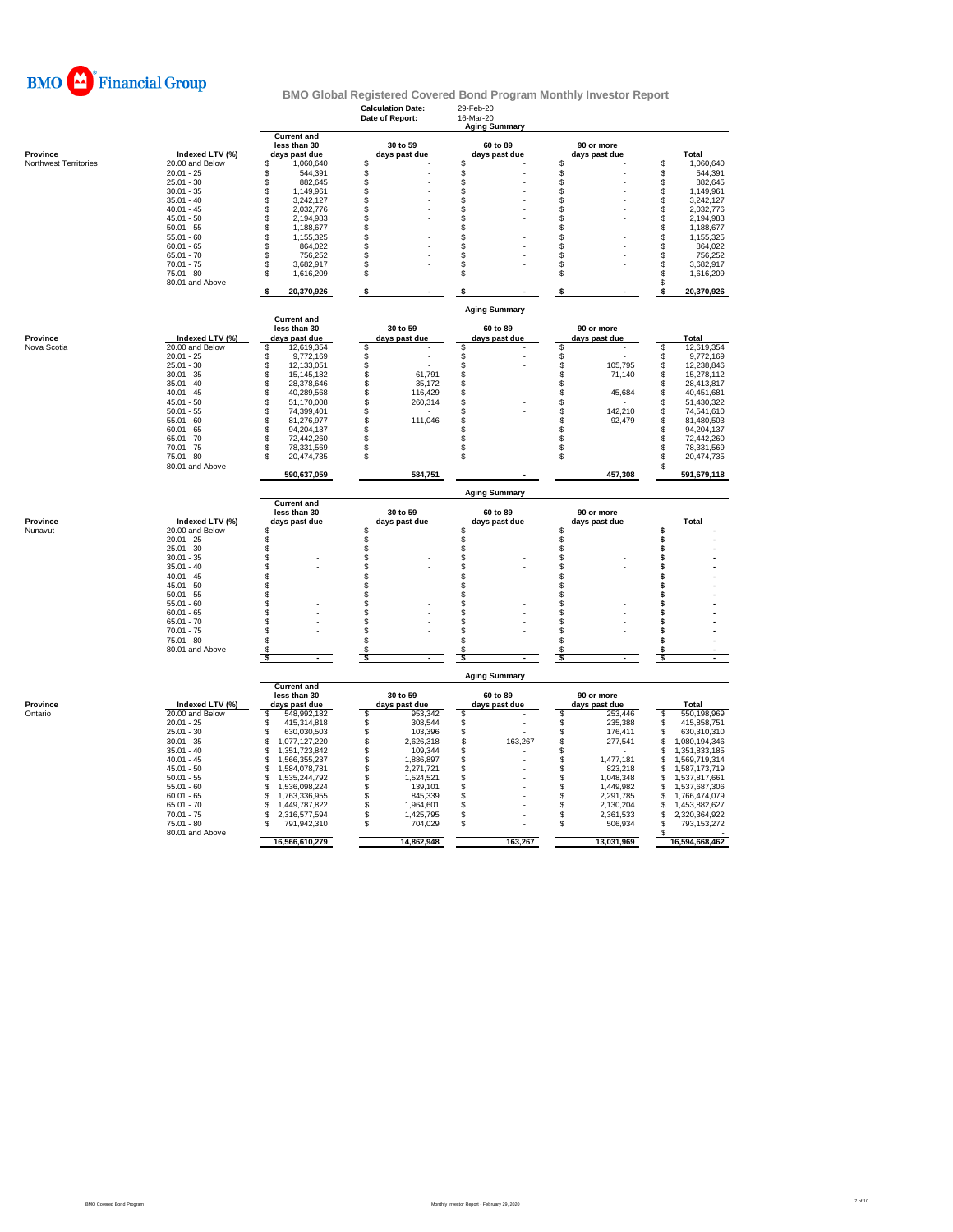

#### **Calculation Date:** 29-Feb-20<br> **Date of Report:** 16-Mar-20 **Date of Report: Current and less than 30 30 to 59 60 to 89 90 or more**<br> **days past due days past due days past due days past due days past due** Province displant of the match of the control of the control of the control of the model of the model of the co<br>Prince Edward Island the 20.00 and Below \$ 1,027,568 \$ \$ \$ \$ \$ \$ \$ \$ 1,027,876<br>20.01 - 20.01 - 25 1,027,876 \$ 25.01 - 30 \$ 2,506,290 \$ - \$ - \$ - \$ 2,506,290 30.01 - 35 \$ 3,712,612 \$ - \$ - \$ - \$ 3,712,612 35.01 - 40 \$ 7,046,516 \$ - \$ - \$ - \$ 7,046,516 40.01 - 45 \$ 6,409,427 \$ - \$ - \$ - \$ 6,409,427 45.01 - 50 \$ 6,704,481 \$ - \$ - \$ - \$ 6,704,481 50.01 - 55 \$ 6,116,030 \$ - \$ - \$ - \$ 6,116,030 55.01 - 60 \$ 7,619,775 \$ - \$ - \$ - \$ 7,619,775 60.01 - 65 \$ 10,432,784 \$ - \$ - \$ - \$ 10,432,784 65.01 - 70 \$ 9,174,464 \$ - \$ - \$ - \$ 9,174,464 70.01 - 75 \$ 15,372,938 \$ - \$ - \$ - \$ 15,372,938 75.01 - 80 \$ 11,601,847 \$ - \$ - \$ - \$ 11,601,847 80.01 and Above **6 - 11,001,001** - 12,000,000 **12,000,000** - 12,000,000 **12,000,000** - 12,000,000 **12,000,000** - 12,000,000 **12,000,000** - 12,000,000 **12,000,000** - 12,000,000 **12,000,000** - 12,000,000 - 12,000,000 - 12,00  **90,304,608 - - - 90,304,608 Current and less than 30 30 to 59 60 to 89 90 or more Province Indexed LTV (%) days past due days past due days past due days past due Total** Quebec 20.00 and Below \$ 93,454,450 \$ 19,565 \$ - \$ 120,324 \$ 93,594,339 20.01 - 25 \$ 62,465,169 \$ 61,900 \$ - \$ 125,975 \$ 62,653,043 25.01 - 30 \$ 81,049,757 \$ 79,101 \$ - \$ 235,787 \$ 81,364,646 30.01 - 35 \$ 120,028,560 \$ 299,796 \$ - \$ 134,318 \$ 120,462,674 35.01 - 40 \$ 178,176,789 \$ - \$ - \$ 603,103 \$ 178,779,892 40.01 - 45 \$ 309,213,151 \$ 475,918 \$ 171,657 \$ 568,036 \$ 310,428,761 45.01 - 50 \$ 391,806,727 \$ 958,981 \$ - \$ 1,066,794 \$ 393,832,502 50.01 - 55 \$ 432,107,761 \$ 1,469,602 \$ - \$ 1,411,850 \$ 434,989,213 55.01 - 60 \$ 502,097,227 \$ 1,773,010 \$ - \$ 3,118,144 \$ 506,988,382 60.01 - 65 \$ 597,008,690 \$ 470,139 \$ - \$ 868,392 \$ 598,347,221 65.01 - 70 \$ 557,592,693 \$ - \$ - \$ 994,345 \$ 558,587,039 70.01 - 75 \$ 467,849,572 \$ 333,477 \$ - \$ 1,252,093 \$ 469,435,142 75.01 - 80 \$ 118,097,613 \$ - \$ - \$ 697,809 \$ 118,795,421 80.01 and Above \$ -  **3,910,948,160 5,941,489 171,657 11,196,970 3,928,258,275 Current and less than 30 30 to 59 60 to 89 90 or more**<br> **lays past due**<br> **lays past due**<br> **lays past due**<br> **lays past due**<br> **lays past due**<br> **lays past due**<br> **lays past due Province Indexed LTV (%) days past due days past due days past due days past due Total** Saskatchewan 20.00 and Below \$ 13,551,365 \$ - \$ - \$ - \$ 13,551,365 20.01 - 25 \$ 8,593,317 \$ - \$ - \$ - \$ 8,593,317 25.01 - 30 \$ 12,844,385 \$ 81,617 \$ - \$ - \$ 12,926,002 30.01 - 35 \$ 20,611,190 \$ - \$ - \$ - \$ 20,611,190 35.01 - 40 \$ 43,446,741 \$ - \$ - \$ 126,843 \$ 43,573,584 40.01 - 45 \$ 57,980,312 \$ - \$ - \$ 97,595 \$ 58,077,906 45.01 - 50 \$ 45,911,060 \$ - \$ - \$ 679,386 \$ 46,590,446 50.01 - 55 \$ 45,897,163 \$ 73,097 \$ - \$ - \$ 45,970,260 55.01 - 60 \$ 34,072,369 \$ - \$ - \$ - \$ 34,072,369 60.01 - 65 \$ 43,492,887 \$ 371,257 \$ - \$ 394,227 \$ 44,258,372 65.01 - 70 \$ 31,720,789 \$ - \$ - \$ 134,840 \$ 31,855,629 70.01 - 75 \$ 47,794,583 \$ - \$ - \$ - \$ 47,794,583 75.01 - 80 \$ 26,279,084 \$ - \$ - \$ \$ 26,279,084<br>80.01 and Above \$ - **432,195,247 525,971 1,432,890 1,432,890 1,434,154,108 Current and less than 30 30 to 59 60 to 89 90 or more Province Indexed LTV (%) days past due days past due days past due days past due Total** Yukon Territories 20.00 and Below \$ 1,193,925 \$ - \$ - \$ - \$ 1,193,925 20.01 - 25 \$ 1,073,018 \$ - \$ - \$ - \$ 1,073,018 25.01 - 30 \$ 1,616,389 \$ - \$ - \$ - \$ 1,616,389 30.01 - 35 \$ 923,191 \$ - \$ - \$ - \$ 923,191 35.01 - 40 \$ 2,281,489 \$ - \$ - \$ - \$ 2,281,489 40.01 - 45 \$ 2,114,594 \$ - \$ - \$ - \$ 2,114,594 45.01 - 50 \$ 1,742,701 \$ - \$ - \$ - \$ 1,742,701 50.01 - 55 \$ 2,065,782 \$ - \$ - \$ - \$ 2,065,782 55.01 - 60 \$ 1,530,153 \$ - \$ - \$ - \$ 1,530,153 60.01 - 65 \$ 511,401 \$ - \$ - \$ - \$ 511,401 65.01 - 70 \$ 1,677,266 \$ - \$ - \$ - \$ 1,677,266 70.01 - 75 \$ 2,875,379 \$ - \$ - \$ - \$ 2,875,379 75.01 - 80 \$ 3,535,897 \$ - \$ - \$ - \$ 3,535,897 80.01 and Above  $\qquad \qquad \, \, \text{``}$ **\$** 23,141,187 **\$ \$** -- **\$ \$** 23,141,187 **Aging Sum Aging Summary Aging Summary Aging Summary**

**BMO Global Registered Covered Bond Program Monthly Investor Report**

hined by adjusting, not less than quarterly, the Original Market Value utilizing the Indexation Methodology (see Appendix for details) for sub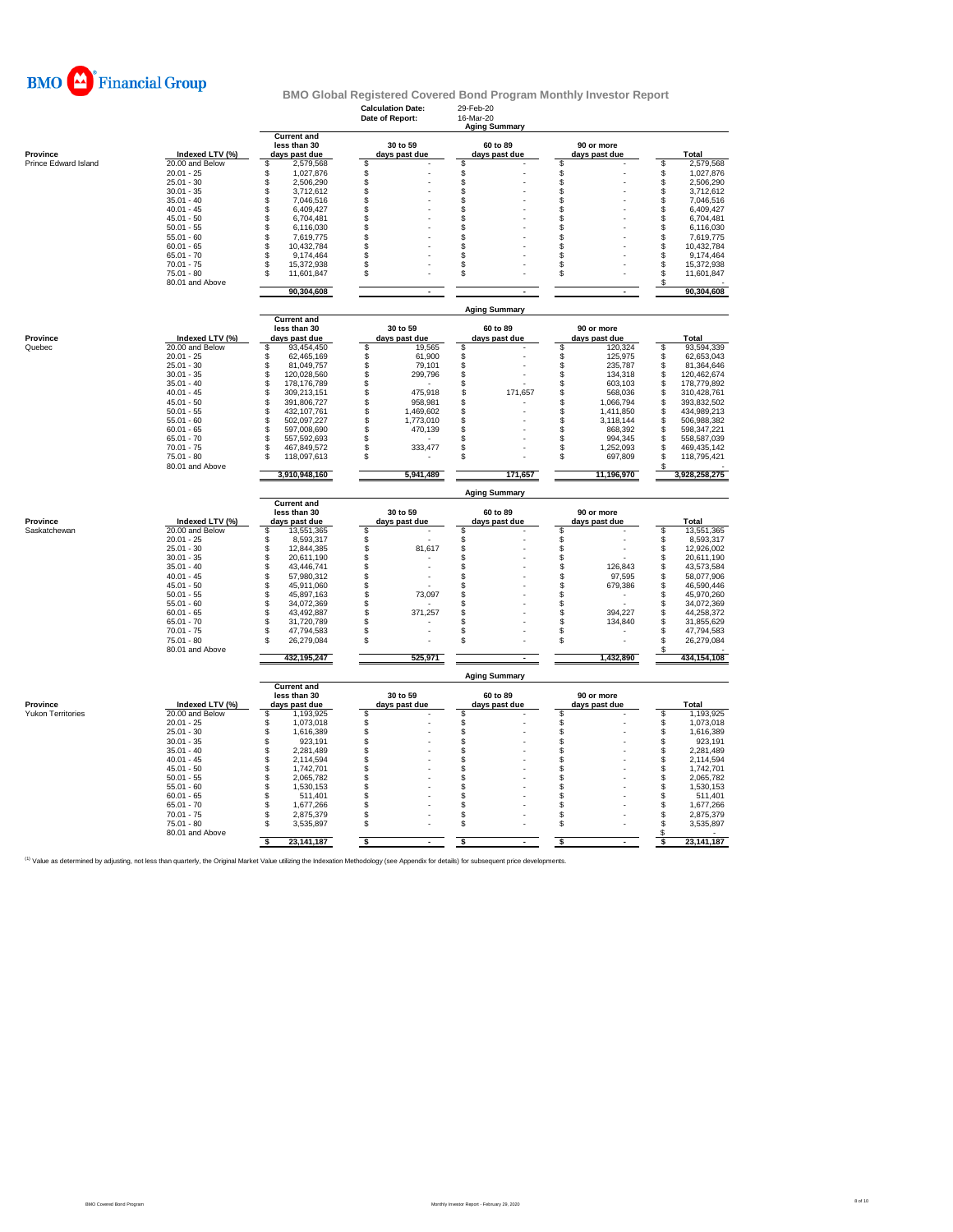

**Calculation Date:** 29-Feb-20 **Date of Report:** 16-Mar-20

**Cover Pool - Current LTV Distribution by Credit Score (1)** 

|                 | <b>Credit Scores</b> |                          |  |             |  |             |  |               |  |               |  |               |  |                |  |                |
|-----------------|----------------------|--------------------------|--|-------------|--|-------------|--|---------------|--|---------------|--|---------------|--|----------------|--|----------------|
| Indexed LTV (%) |                      | <b>Score Unavailable</b> |  | < 600       |  | 600 - 650   |  | 651 - 700     |  | 701 - 750     |  | 751 - 800     |  | >800           |  | Total          |
| 20.00 and Below |                      | 16.133.148               |  | 8.514.779   |  | 17.236.887  |  | 44.163.008    |  | 105.668.197   |  | 153.557.815   |  | 753.800.931    |  | 1.099.074.767  |
| $20.01 - 25$    |                      | 10.306.475               |  | 9.520.791   |  | 15.283.750  |  | 36.370.878    |  | 82.257.721    |  | 129.112.957   |  | 539.335.451    |  | 822.188.023    |
| $25.01 - 30$    |                      | 10.075.341               |  | 10.049.041  |  | 21.461.322  |  | 67,759,487    |  | 164.624.382   |  | 217,862,866   |  | 773,210,861    |  | 1,265,043,301  |
| $30.01 - 35$    |                      | 11.877.314               |  | 19,001.798  |  | 66.301.673  |  | 118.961.045   |  | 251.488.568   |  | 381,340,727   |  | 1,225,093,896  |  | 2,074,065,022  |
| $35.01 - 40$    |                      | 6.131.955                |  | 36.512.291  |  | 68.283.445  |  | 170.710.917   |  | 303.494.109   |  | 440.419.714   |  | 1.460.171.533  |  | 2.485.723.964  |
| $40.01 - 45$    |                      | 11,442,055               |  | 41.468.089  |  | 93,939,786  |  | 205,276,761   |  | 393.311.030   |  | 526,944,178   |  | 1,567,218,537  |  | 2,839,600,437  |
| $45.01 - 50$    |                      | 14.178.682               |  | 44.713.677  |  | 94.705.236  |  | 225.409.129   |  | 368,880,108   |  | 566.247.457   |  | 1.624.472.850  |  | 2,938,607,140  |
| $50.01 - 55$    |                      | 19.371.125               |  | 46.715.651  |  | 94.054.594  |  | 242.238.112   |  | 395.995.201   |  | 563.751.794   |  | 1.654.759.116  |  | 3.016.885.594  |
| $55.01 - 60$    |                      | 26.899.590               |  | 49.014.335  |  | 93.292.000  |  | 265.881.353   |  | 433.102.386   |  | 577.444.290   |  | 1.609.832.675  |  | 3.055.466.631  |
| $60.01 - 65$    |                      | 43.213.131               |  | 47.027.249  |  | 105.875.307 |  | 297.310.577   |  | 493.791.051   |  | 673.974.735   |  | 1.833.783.366  |  | 3.494.975.417  |
| $65.01 - 70$    |                      | 29.594.631               |  | 41.105.316  |  | 107.489.504 |  | 277.426.268   |  | 432.409.433   |  | 622.066.704   |  | 1.629.388.940  |  | 3.139.480.796  |
| $70.01 - 75$    |                      | 9.464.122                |  | 48.953.095  |  | 127,803,008 |  | 360.235.848   |  | 634.023.106   |  | 881.598.884   |  | 2.182.940.530  |  | 4.245.018.592  |
| $75.01 - 80$    |                      | 1.445.409                |  | 16.460.897  |  | 46.351.644  |  | 186.169.975   |  | 334.279.830   |  | 404.157.275   |  | 1.016.313.889  |  | 2.005.178.920  |
| 80.01 and Above |                      |                          |  |             |  |             |  |               |  |               |  |               |  |                |  |                |
|                 |                      | 210.132.980              |  | 419.057.012 |  | 952.078.157 |  | 2.497.913.358 |  | 4.393.325.122 |  | 6.138.479.398 |  | 17.870.322.576 |  | 32.481.308.603 |

<sup>(1)</sup> Value as determined by adjusting, not less than quarterly, the Original Market Value utilizing the Indexation Methodology (see Appendix for details) for subsequent price developments.